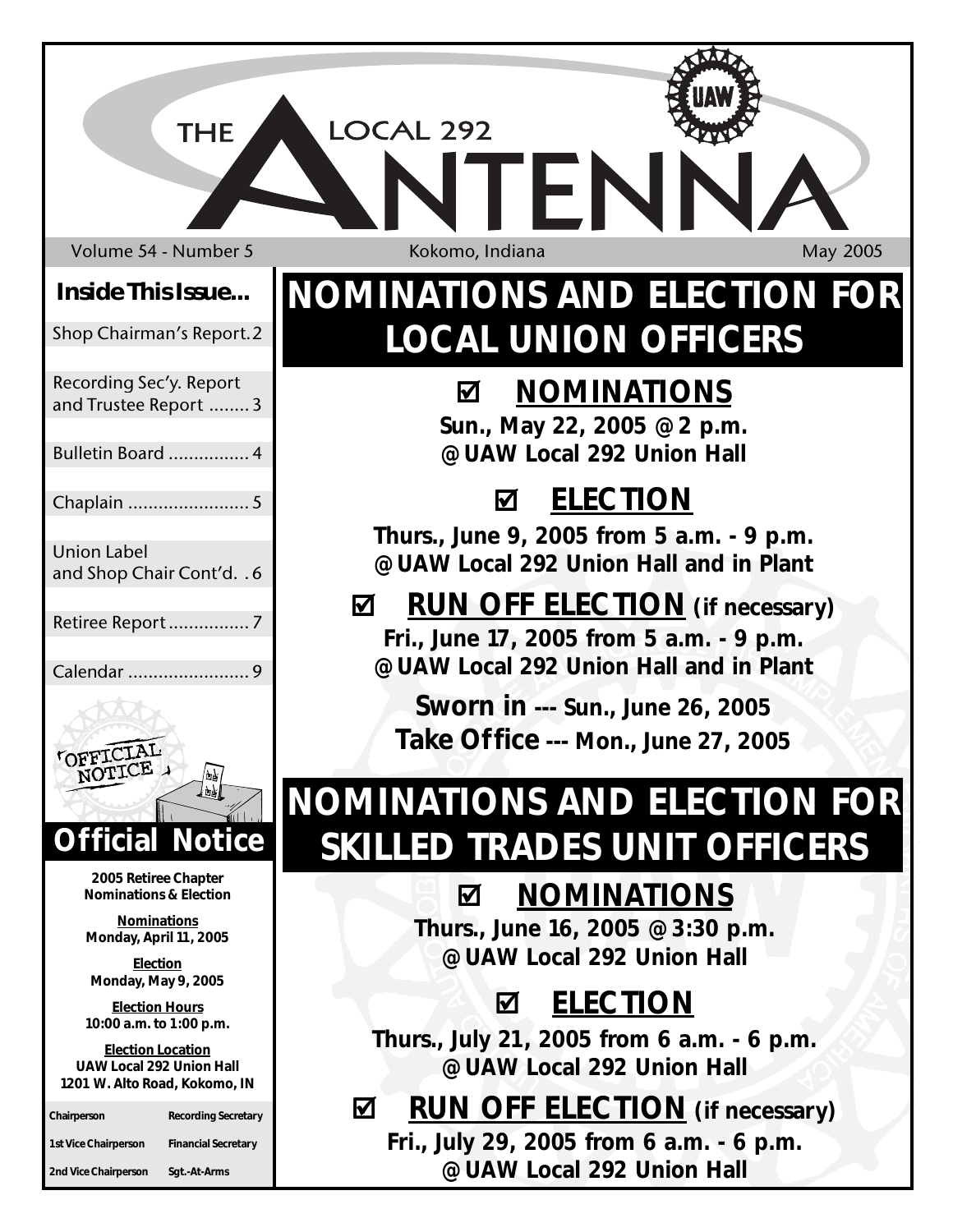# **Shop Chairman's Report**



*Rich Mince, Shop Chairman*

The benchmark for April 1, 2005 in production is 2,425, and skilled is 853, for a total of 3,278. The actual S.E.L. protected in production is 1,747, in skilled 776 for a total of 2,523. Currently the active workforce in production is 1,649, in skilled 760 for a total of 2,409. There are currently 98 in production and 16 in skilled on a leave of absence

for a total of 114 bringing our total employment level at this site to 2,523. The total hiring requirement, including the carry-over from the last National Agreement, is 99 in skilled trades and 583 in production.

**HEALTH & SAFETY** – For the month of March, we unfortunately had the worst month for the past 2½ years. There were 11 recordables and 4 lost workday cases. We are still considered the benchmark for the industry and will continue to work to have a safe workplace to come to.

**QUALITY** – There was not a report for March finalized but we have had several recognitions for quality. The year-to-date PRRs (customer complaints) were 21 less than we had over the same period in 2004. We continue to improve in the area of PPM (parts per million) and had 8 PRRs during March.

**SOURCING** – There has been no sourcing activity since our last meeting.

President Sona Camp and I recently attended the GM-UAW Key 4 Meeting in Dearborn, Michigan due to the fact that GM is still our largest customer here at Delphi, Kokomo. The International Union and G.M. leadership discussed the state of the business and we were able to view some of the upcoming new models that they believe will result in an increase in sales.

The Win-the-Business team for the Powertrain products are meeting now quoting new business for the year of 2010. We will report any further information as soon as it becomes available.

Through our Training Dept., the State granted Delphi \$200,000 for documented on the job training for 1,199 employees from July 2003 to July 2005. Delphi will now be able to apply for three different grants beginning

*(Continued on Page 6)*

| Grievances submitted by Zone Committeemen - Broken down by Step - April 1, 2005 |           |          |                |          |          |          |
|---------------------------------------------------------------------------------|-----------|----------|----------------|----------|----------|----------|
| Committeeman                                                                    | Zone $#$  | 1st Step | $1^{1/2}$ Step | 2nd Step | 3rd Step | 4th Step |
| George Anthony                                                                  | Zone $#1$ | 0        | 35             | 130      |          |          |
| Dennis Marcum                                                                   | 7one #2   | $\Omega$ | 12             | 43       |          |          |
| Jay Brown                                                                       | Zone $#3$ | 0        | 20             | 30       |          |          |
| lim lustice                                                                     | Zone $#4$ | $\Omega$ | 8              | 35       | 5        |          |
| <b>Total Grievances at Each Step</b>                                            |           | 0        | 75             | 238      | 10       |          |

### **PUBLICATION POLICY— The deadline for submitting articles for The Antenna is the 5th of the month.**

The Antenna shall be the voice of UAW members. No articles will be accepted which tend to ridicule or hold up to contempt any local union officer or member or policy of UAW Local 292. All articles must be signed. All articles must be approved by the Executive Board of Local 292 prior to publication. Opinions expressed here in are the opinions of the writers and not necessarily the opinions of the Editor of UAW Local 292.

**"Were it not for the labor press, the labor movement would not be what it is today, and any man who tries to injure a labor paper is a traitor to the cause." — Samuel Gompers**



**1201 W. Alto Rd., P.O. Box B, Kokomo, IN 46904 Ph. (765) 453-4600 or (800) 347-4254 Office Hours 7:30 a.m.—4:30 p.m.**

#### **EXECUTIVE BOARD OFFICERS**

| FINANCIAL SECRETARY/TREASURER  Stephen Newton         |
|-------------------------------------------------------|
| TRUSTEES  Kenny Fisher, Jim Shelton & Chris McTaggart |
|                                                       |
|                                                       |
|                                                       |

#### **SKILLED TRADE UNIT OFFICERS**

#### **UNIT CHAIRPERSONS**

DELPHI-DELCO ELECTRONICS ..................................... Rich Mince AMERICAN FOOD & VENDING ............................... Joni Ramseyer

### **SHOP COMMITTEE**

### **BENEFITS REPRESENTATIVES**

Phil Caraco, Billy Cantu, Anna Ward, Nick Kodrea & Georgia Zeigler Alternate-Mark McAlpin

**APPRENTICESHIP COMMITTEE** Danny Nelson & Gary Shaw

**JOINT ACTIVITIES REPRESENTATIVE** Lewis Hall

**JOINT TRAINING REPRESENTATIVES** Lana Puterbaugh & Francis Van Camp

### **A.D.A.P.T.**

Mike Whiteman

**ELECTION COMMITTEE REPRESENTATIVES** Sharon Gillem, Chairperson

Ronda Bilbee Vice Chairperson Shirley Rinehart, Secretary

### **SERVICE REPRESENTATIVES**

| HEALTH & SAFETYMickey Atkisson, Mike Thomas & Francis Call |
|------------------------------------------------------------|
|                                                            |
|                                                            |
| WORK FAMILY REPRESENTATIVE  Larry Etherington              |
| VETERANS AFFAIRS CHAIRPERSON  Ralph Coulter                |
| COMMUNITY SERVICE CHAIRPERSON  Diana Coomer                |
| COMMUNITY SERVICE CO-CHAIRPERSON  Mark McAlpin             |
| CHAPLAINCY CHAIRPERSON  Thelma Corbit                      |
|                                                            |
| CONSERVATION CHAIRPERSON  Charlie Skoog                    |
|                                                            |
| WOMEN'S COMMITTEE CHAIRPERSON  Georgia Zeigler             |
|                                                            |
|                                                            |
|                                                            |
| INDUSTRIAL HYGIENE TECHNICIAN  Kathy Wilson                |
|                                                            |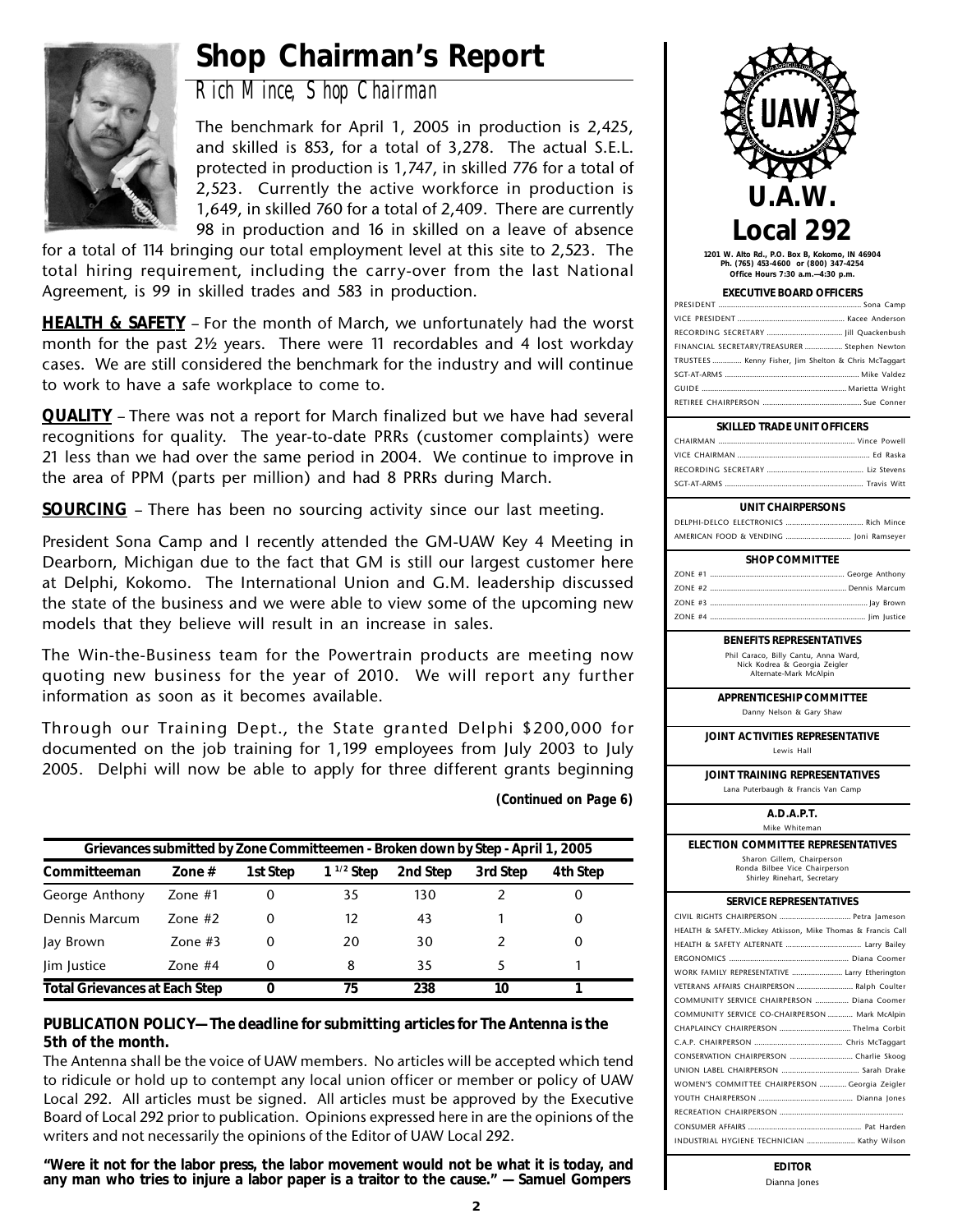# **Recording Secretary's Report**

*Submitted by Jill Quackenbush, Recording Secretary*

**WORKERS MEMORIAL DAY**

*In memory of UAW members who died on the job in 2004*

*Karen Algren*, 59, UAW Local 402, spot welder, International Truck, Springfield, Ohio. While walking along an outside roadway on her

way to an appointment in another building, she was struck by a semitrailer that was backing up.

*Brian Bongiorno*, 31, UAW Local 1186, facility technician, Accuride, Erie, Pa. He was crushed while assisting a two-man crew that was removing a ball-screw mechanism from a wheel-forming machine. Electrical power had been locked out, but it appeared motion was caused by stored hydraulic energy.

*Marcel Chagnon*, 53, UAW Local 909, machine repair, General Motors, Warren, Mich. He was crushed during maintenance of a pick-and-place robot. There was a failure of the rigging, allowing a temporarily unblocked weight suspended over the victim to fall.

*Gregory Spranger*, 49, UAW Local 51, job setter, Daimler-Chrysler, Detroit. He was using a cell phone while walking outdoors during his break when he was struck by a fork truck carrying a chip bin. Spranger was in the driver's blind spot.

*Gerald F. Storey*, 62, UAW Local 387, millwright, Ford Motor Co., Woodhaven, Mich. He was troubleshooting a 50-ton overhead crane when there was a failure of the hoisting system, causing fatal head injuries.

*Joyce Williams*, 43, UAW Local 9212, engineer assistant 1, Indiana Department of Transportation, Edinburg, Ind. She was crushed when standing about five feet in front of an asphalt roller when the machine lunged forward.

**. . . . . . . . . . . . .**

Observing Workers Memorial Day on April 28, 2005 is to honor and mourn for those workers whom lost their lives while on the job in the past year.

In a special ceremony at the Highland Park flagpole, candles flicker as the names of the deceased workers are spoken to honor and remember those workers who never returned home to their families after a day's work.

A circle is formed, hands are joined, a wreath is placed and a special prayer is offered in remembrance and tribute.

While we continue each day to 'mourn for the dead and fight for the living' the number of workplace fatalities have declined, but one fatality is one too many.

Please observe Health and Safety in the workplace - the life you save might just be your own. And please continue to pray for the families of those workers who never made it home after a day's work.

Keep in mind, these are just the 'reported workplace fatalities in UAW facilities'. Hundreds more that are 'unreported' workplace fatalities occur each and every year.



## **Trustees Report --** *Submitted by Jim Shelton, Trustee*

We are happy to report that we finished our office and conference room remodeling projects. Many thanks to the crew that volunteered their time to move the furniture out of the rooms, assembling the bookcases for the library, and then moving everything back again. Now we could use some expertise from someone who has experience with organizing a library. If you can help us out, please mention this to any Executive Board member. Thanks!

Your 3 trustees' - Ken Fisher, Chris McTaggart, and I have had a really fine working relationship, but unfortunately Ken Fisher recently resigned from his trustee position to accept a nomination

to run for office with the Retirees' Chapter. We wish him well with this new venture, and will certainly miss his advice, as well as his many years of experience.

## **Free Money! Free Clothing! Where is everybody??**

Perhaps not really free money, but there is money available that has been set aside for you that has not been utilized. It would appear that many of our active Local 292 members are not aware of this negotiated benefit (General Demand 99) that permits bargaining unit employees to purchase 'Made in USA' clothing at our Plant 8 UAW Clothing Store using their \$50.00 per year free purchasing allowance. At the present time, you may have as much as \$100.00 in credit that could be used toward the purchase of many worthwhile items. To make use of your allowance, stop by the store, select the item(s) you wish to purchase, show your employee badge to the salesperson and they will take care of the rest. There are still many tens of thousands of dollars of unused credits at our plant, which could mean you may not have made use of this generous benefit…

### **Attend your Union Meetings and become a part of the process!**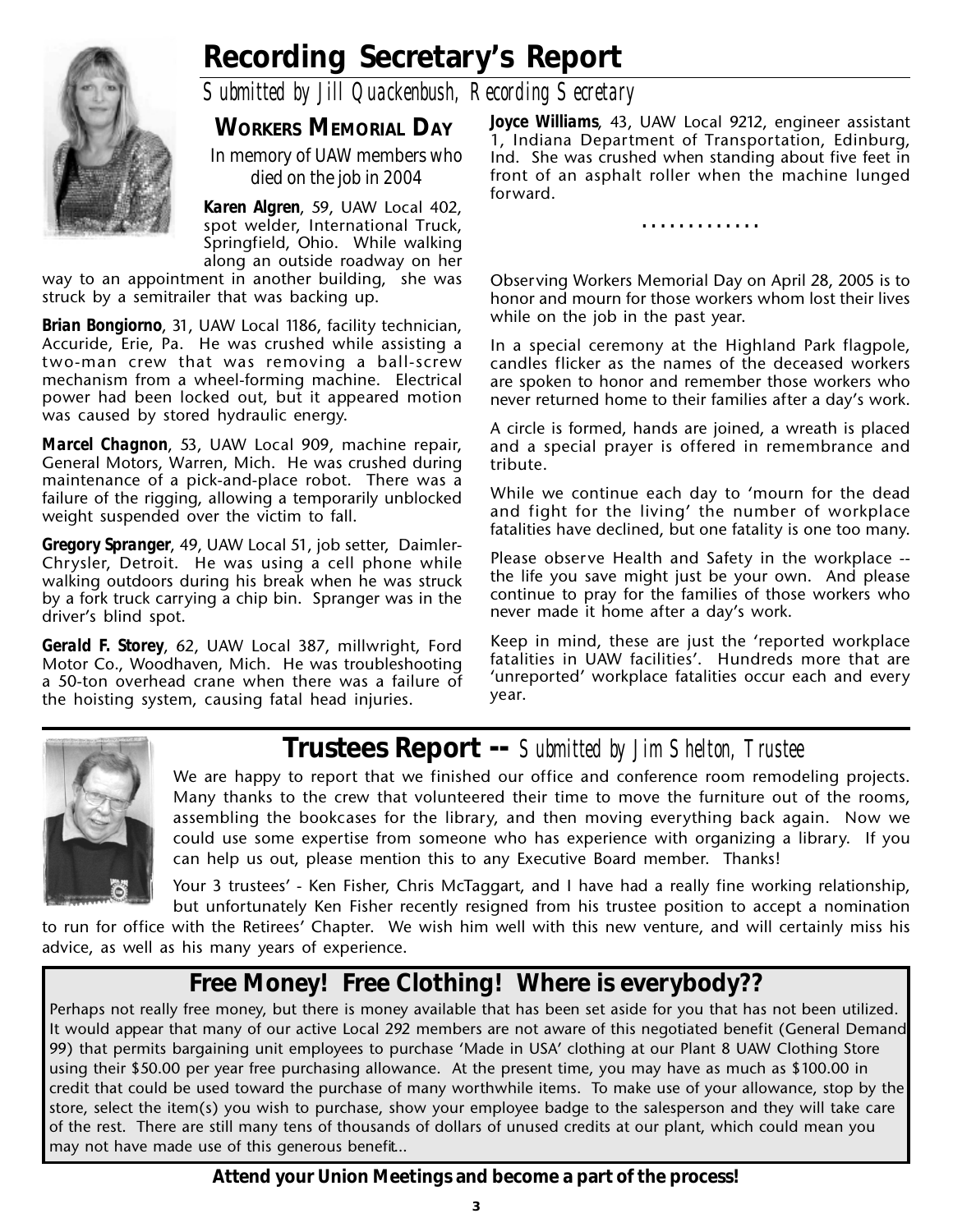# **Important Notice from the Election Committee**

**Please remember to bring your Union Card, Badge or Drivers License with you to the polls for voting.**

**Make sure name and address changes are updated at the Union Hall with Alberta or Beckie.**

**Challenge Ballots will be required --**

- **1. If your name does not appear on the membership list**
- **2. If you are not a member in good standing**
- **3. If you fail to provide proper identification**
- **4. If you refuse to provide your SS# to the poll workers (for verification purposes)**

**Thank you and remember to VOTE!**

# **Retirement Report:**

**Connie J. Atchley Bonnie Browning Judith Jarke Billy Shoemaker William Steiner**

**RX Safety Glass Service -- Plant 8 Optical Store (across from Jobs Bank Office)**

**Monday Closed**

**Tuesday & Wednesday 8 a.m. - 5 p.m. Closed for lunch 11 a.m. - 12 p.m.**

**Thursday 6 a.m. - 2 p.m. No lunch**

**Friday 6 a.m. - 12 p.m. No lunch**

**Phone & Fax number 868-0570**



**U.A.W. Amalgamated Local 292 Educational Meeting**

**@ UAW Local 292, 1201 W. Alto Rd., Kokomo, IN**

**DATE: Thursday, May 12, 2005**

**TIME: 3rd Shift 7:30 a.m. 2nd Shift 12:30 p.m. 1st Shift 3:30 p.m.**

**Agenda: Drug Awareness, Neighborhood Watch, Slang Terms for Drugs Please attend your Education Meeting -- It's the best way to keep informed.**

**ALL MEMBERS WELCOME!**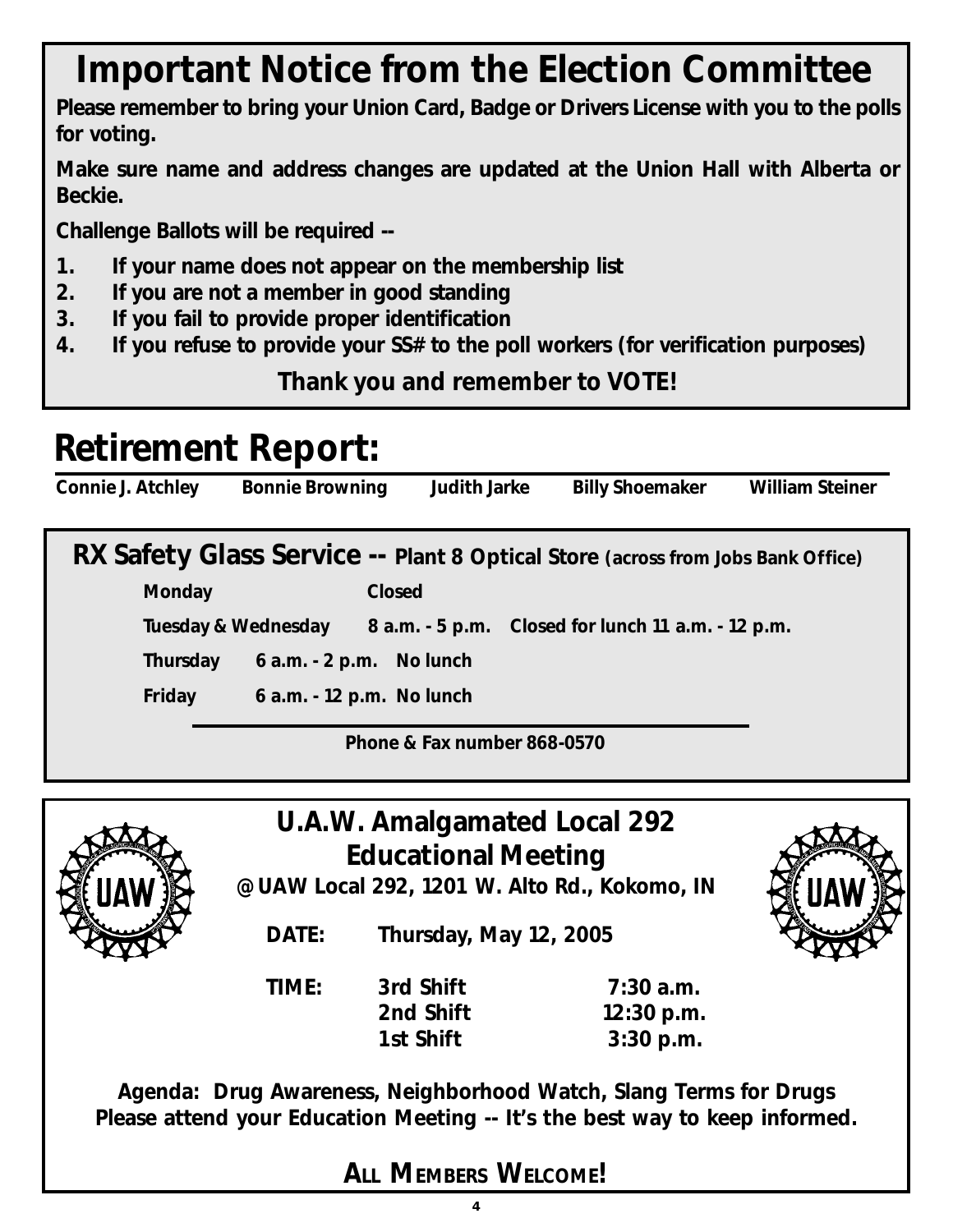William E. Campbell Retired Jerry Scalf Retired Bruce Downhour Retired Mary Schriver **Retired** Mildred Kendall **Retired** Essie Shadowen and Retired Linda Mann Retired Betty C. Smith Retired Mary Masters **Retired** Loren Stewart **Retired** Ethel Ridings **Retired** Kenneth Trinoskey Retired

# **With Sympathy:**

We extend our sympathy to… The following members who have lost loved ones during the month:

Robert Briscoe Donnie Armstrong William Lineberry Bruce Kingery Shannon Anderson Jan Zeigler Doris Pullins Erin Cottrell William Stanley Ruby Frye Sue Flook Les Lawson Frances McCoy Mike Bolinger Darwin Hiatt Connie Pierce Kathy Sutton

Sharon Patton Patty Seibert John Bottger Ester Clay Elaine Vansickle Shirley Lockhart Rob Conyers Richard Phillips Randy Burke Carl Carpenter Bonnie Browning Janet Caldwell Merrie Worley Julie Huddleston Alberta Raybon

Ronnie Patton

# **DivorceCare ..... Someone You Know Is Hurting**

It's hard to know how to help someone who is going through a divorce. It takes a long time and a lot of work to heal the pain that comes with the breakup of a marriage.

DivorceCare is a special weekly seminar and support group just for people who are separated or divorced. If you know someone going through a divorce, make sure they know about DivorceCare. It might just be the best thing you could do to help.

Mondays 6:30-8:30 p.m. @ Crossroads Church.

Call 453-4626 to register.

Call Shirley Rinehart for more info.



# **In Memoriam: Chaplain's Report**

*Thelma Corbit, Chaplain*

I was admiring my pretty flowers a few days ago. They all looked so beautiful. I had passed by these flowers day after day and hadn't really seen them. I saw some that were not quite as pretty as others. I

had overlooked their beauty. I had only seen the ones that the wind had blown their petals off.

I got to thinking about how people could be compared to flowers. Their beauty and goodness are sometimes overlooked. We may see people wearing a frown on their face and judge them to be a cranky person by the way they may be acting at that moment. Let us seek to look beyond the bad scene to finding good.

We should be looking for the good in others. Look past their faults and weaknesses to the good qualities that they have. There is a lot of beauty hidden inside people. We must look long enough to find their inner beauty and goodness.

God has wonderfully made us. God doesn't make mistakes, he recycles it.

*Psalm 139:14. . . I will praise you because I am fearfully and wonderfully made; your works are wonderful. I know that full well.*

Sometimes we can become so judgmental that we can't see the forest for the trees. We need to look beyond a persons imperfections to the goodness waiting to be discovered.

*Matthew 7:1-2. . . Do not judge and criticize and condemn others, so that you may not be judged and criticized and condemned yourself.*

*For just as you judge and criticize and condemn others, you will be judged and criticized and condemned, and in accordance with the measure you use to deal out to others, it will be dealt out again to you.*

So when we start to judge, remember our turn is coming. As we point our finger towards others, there are three pointing back at us.

Let's look beyond someone's foolish action and search for inner beauty. There is a beautiful person within. It is like some of our flowers and we have to keep looking harder sometimes to see it.

*Thank You!*

 **Bibles . . .**

Richard D. & Glenda Phillips and Nancy C. Myers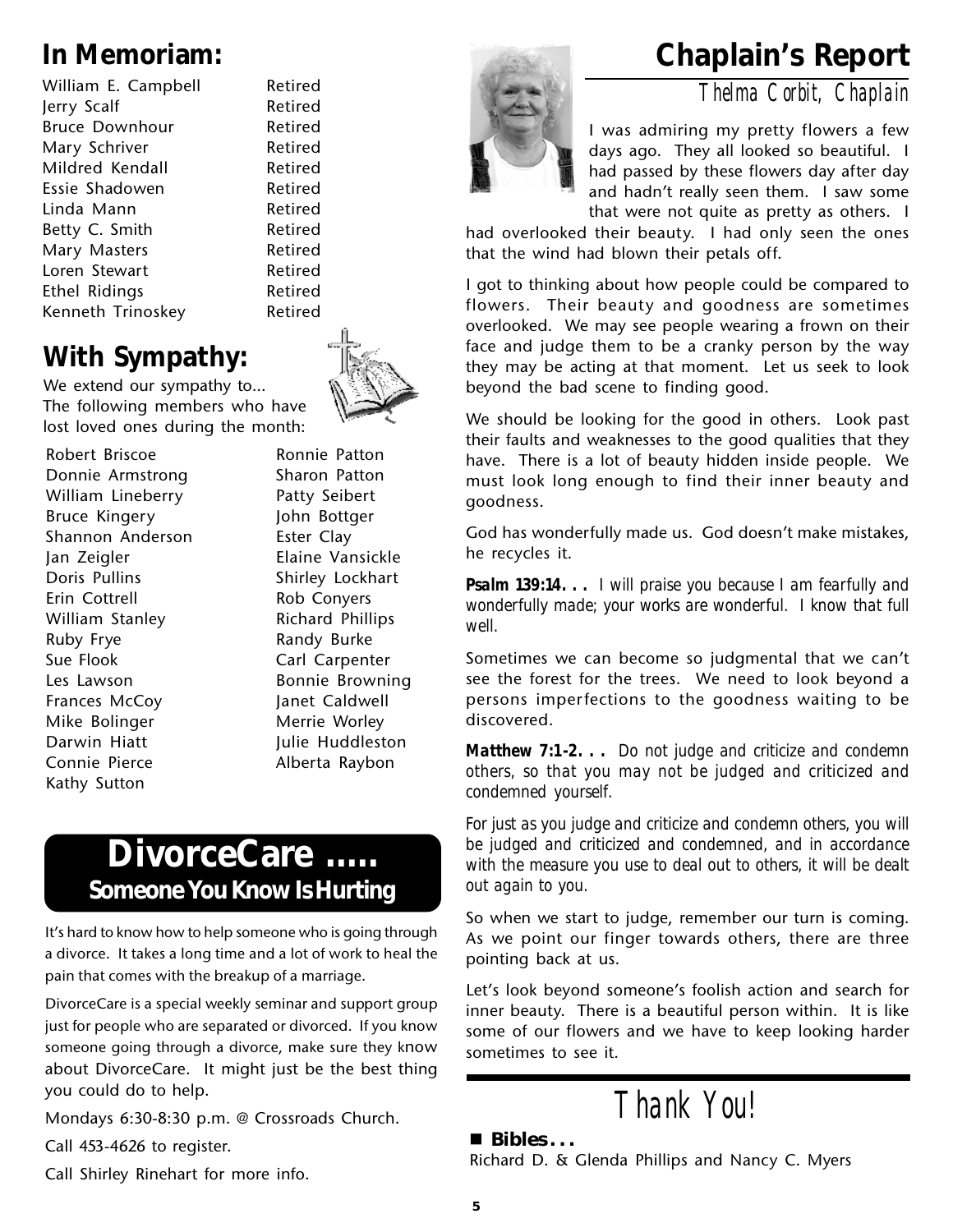# **Union Label Report**



*Submitted by Sarah Drake, Union Label Chairperson*

### **Coming Soon – The First "Made in USA" Magazine!**

Get ready for the first-ever magazine that is dedicated to telling the Buy American story as it relates to American jobs and manufacturing, outsourcing and offshoring, and

just about anything else that affects the American middle class and the prosperity of this nation.

Julie and Adam Reiser have more than just a great marriage and family. They have a belief that given a choice, American consumers would rather buy American-made products to support American jobs instead of those of other nations. As we all see and hear about fellow Americans losing their jobs, Made in USA Magazine (www.madeinusamag.com) promises to raise the awareness of the American consumer, telling the stories, struggles and accomplishments of large and small domestic manufacturers.

Their belief that Americans prefer to buy American products is right on target. Several surveys and polls have consistently shown Americans would rather buy products made in the USA and talk to another American when connecting to a call center for customer service about those products. Their patriotic passion for this country begs to ask the question "why should we use our dollars to build the economies of other nations while our fellow Americans continue to lose their jobs here at home?"

Made in USA Magazine will debut its first bi-monthly issue in June 2005 with a distribution of 300,000. To subscribe to the print edition of the magazine or online edition of the magazine or both, simply visit the website www.madeinusamag.com to sign up. Their website includes a search engine, an on-line catalog for Made in USA products, Made in USA business directory listings, up-to-the-minute business news and headlines and more. It also includes a Business Registrar that is offered for free to any company that manufactures in the U.S. You can subscribe for a full year to both the print edition and the on-line edition for \$36, or for six months for \$18.

The magazine will provide thought-provoking articles and editorials showcasing American companies and manufacturers and the men and women behind their compelling stories. As a subscriber myself, I look forward to a magazine that will concentrate on what many publications have missed in telling the American story of the issues and problems facing Americans, their jobs and the economy. There simply is no magazine in print today that concentrates and focuses on the issues that both directly and indirectly affect each and every American, their jobs and prosperity.

Julie and Adam Reiser are well-qualified to spearhead this effort. As most of us know, it is the common American that is oftentimes more qualified to take the true pulse of the nation's economy than the schooled economist who can't see beyond the idealistic lines of an economic textbook. Adam Reiser grew up watching his friend's parents lose their jobs as the local Ford plant closed its doors during the gas crisis of the 1970s. Julie Reiser grew up in the Midwest and watched some of her parent's friends prosper while the American farmer quietly struggled to stay afloat.

Just as any parent would want their children to grow up to be free, independent and self-reliant, we risk losing the ability to make those dreams a reality unless we stop relying on others to supply our nation's basic and everyday wants and needs.

I'm happy to be receiving the first issue of Made in USA Magazine as a subscriber because we not only need to support the American companies and jobs that make America work, but also those who create the awareness to steer patriotic consumers to the right products and services.

*Source: Roger Simmermaker, Author How Americans Can Buy American*

**(Shop Chairman's Report continued from page 2)**

July 2005 and we will continue to encourage training that will positively impact our employees.

For the last several weeks we have been in discussions regarding redistricting requirements according to the National Agreement. The Shop Committee has worked for an agreement to best represent our membership and it has now been finalized to be in effect on June 27, 2005. We have copies available at the Union Hall for our members.

Management is now offering a pull-ahead retirement offer where members could sign up for retirement and receive 40 hour's pay per week plus shift premium and any holiday pay for a 3-month period plus a \$2,000 bonus. I would like to recognize Esther Tressler, our appointed coordinator, Steve Newton, our Financial Secretary-Treasurer and Danny Nelson, Apprentice Chairman for their outstanding work and many years of service for our Union. I would like to wish them well in their retirement and all of our other members that have chosen to retire at this time.

In Solidarity,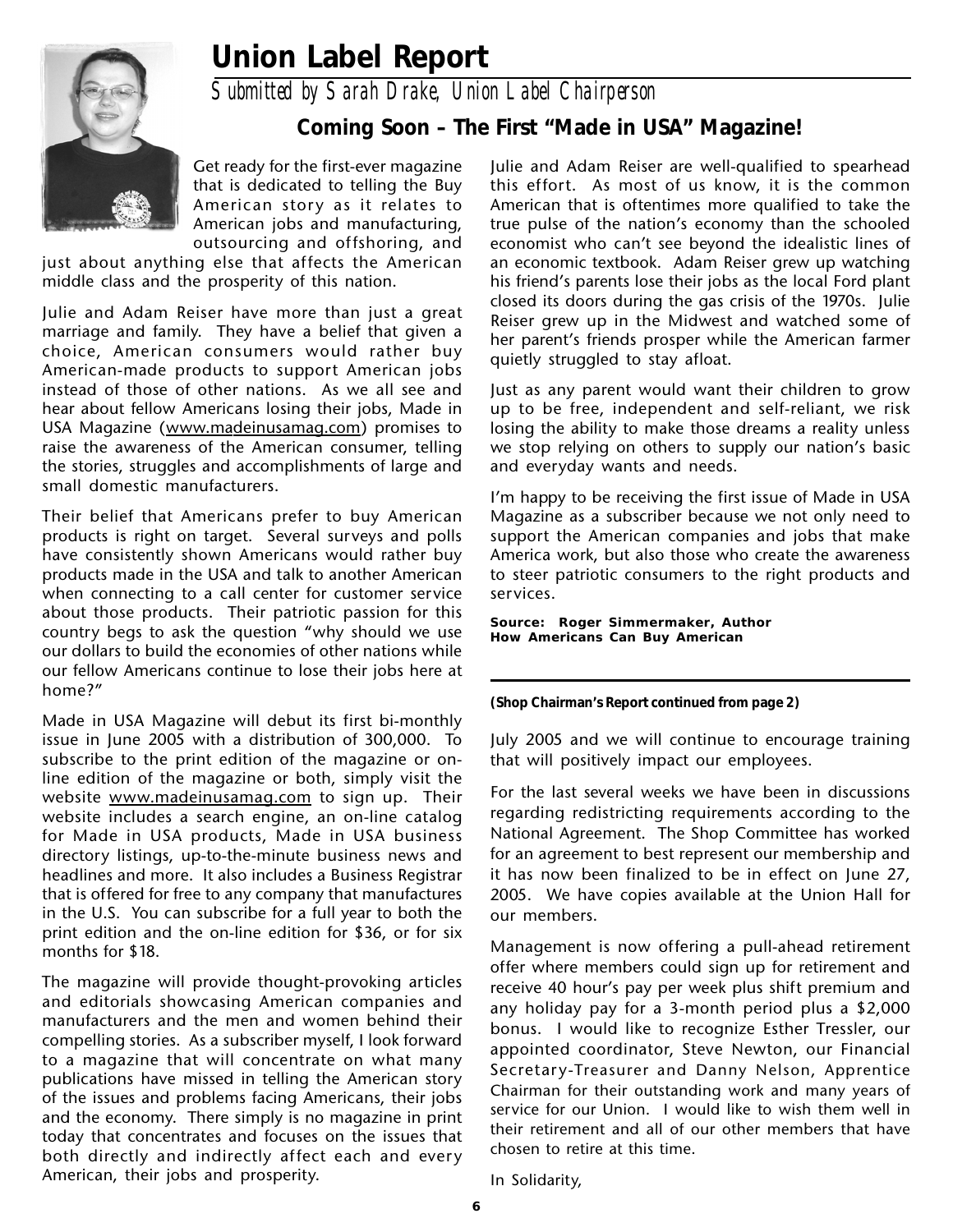

## **Retiree's Corner**

*Sue Conner, Chairperson*

### **UAW Area 5 Hobby Show**

The local show will be held on May 13 & 14, 2005 at UAW Local 292. Setup is Friday, 8:30 a.m. - 12:00 noon. The judging will be at 7:00 p.m. The exhibit will be open on Saturday from 9:00 a.m. - 12:00 noon. I

will have more information for you at the retirees meeting regarding the rules, etc. for both the local show and the Indianapolis show.

All retired UAW members are eligible to enter. Spouses of UAW retirees and widows/widowers of retired UAW members, are considered UAW members for the purpose of entering the Hobby Show.

The following hobbies are considered acceptable entries: antiques, art/painting (acrylic, oil, water), art/drawing (pencil, ink), applique, basketry, bead work, bread dough, broom making, calligraphy, clay pottery, canvas work, ceramics (glazes, stains), collectibles, crocheting (afghan, clothing, thread), dolls, doll clothes, doll houses, egg-art, embroidery (candlewicking, chicken scratch, cross stitch, crewel, plain), enameling, fabric techniques, flowers artificial, holiday, jewelry knitting hand/machine (afghan, clothing), lace-handmade, laps, leather-work, macrame, metal work, miniatures, miscellaneous, needlepoint, needle punch, novelty, origami, photography, porcelain (china painting, dolls), quilting, quilting - hand/machine (applique, embroidery, pieced), rugs - hooked/rag, scrimshaw, sculpture, stained glass, shell-art, silversmith,

### **From the Hart of the Retirees --** *Submitted by Mickey Hart, Retiree* **GM, UAW to focus on health care costs**

**Automaker said 2005 medical coverage could cost \$5.8 billion.**

**DETROIT** -- GM and the UAW are broaching a thorny issue for both sides at their annual meeting - skyrocketing health care costs and whether union workers should pay a larger share.

Several hundred GM and UAW officials convened Thursday in the Detroit suburb of Dearborn, including UAW President Ron Gettelfinger and top GM executives.

The meeting comes at a difficult time for GM, which cited rising health care expenses when it slashed its 2005 earnings guidance by 80% last month. The world's largest automaker spent \$5.2 billion last year to cover 1.1 million salaried and hourly employees, retirees and family members. GM has said that could grow to \$5.8 billion this year.

Two top GM executives, product development chief Bob Lutz and manufacturing chief Gary Cowger have said recently the company should adopt a health care plan that provides the same benefits for salaried and hourly workers.

stones-fossils, stuffed animals and toys, sewing (adult/ children, other), tatting, wall hangings, wearable art, weaving and woodworking (carving crafts, furniture, lathe, scroll).

Items not accepted for the show: fruits and vegetables, pets, canned goods and live plants and flowers.

**\* \* \* \* \* \* \* \* \* \* \* \* \* \* \***

### **Important information from AT&T**

**Don't ever dial area code 809, 284 or 876**

**Major Scam:** Don't respond to e-mails, phone calls or web pages which tell you to call an "809" number.

**Here's how it works:** You will receive a message on your answering machine or your pager asking you to call a number beginning with area code 809. The reason you're asked to call varies. It can be to receive information about a family member who has been ill, to tell you someone has been arrested or died, to let you know you have won a wonderful prize, etc. In each case, you are told to call the 809 number right away. Since there are so many new area codes these days, people unknowingly return these calls.

If you call from the U.S., you will apparently be charged \$2425 per minute. You could get a long recorded message. The point is, they will try to keep you on the phone as long as possible to increase the charges. Unfortunately, when you get your phone bill, you'll often be charged more than \$24,100.00.

**Why it works:** The 809 area code is located in the British Virgin Islands (The Bahamas). The 809 area code can be used as a "pay-per-call" number, similar to 900 numbers in the U.S.

GM's salaried workers pay 27% of their total health care costs, while the company's UAW-covered hourly workers pay 7%, according to GM. The average U.S. corporate employee pays 32% of the cost of health care, GM said.

Merrill Lynch analyst John Casesa noted GM's health care costs when he downgraded the company's rating from neutral to sell last month. In a research note, Casesa said GM had \$73 billion in retiree health care liability at the end of 2004 and a ratio of 2.4 retirees to every active employee.

"It's liabilities for pensions and retiree health care costs have become an immense burden," Casesa said.

Gettelfinger has said the UAW recognizes that rising health care costs are a serious problem for automakers. But he also says the best solution is national health care reform, not further bargaining.

Detroit-based GM may ask the UAW to reopen its contract and negotiate new health care benefits. The contract was last negotiated in 2003 and expires in 2007.

The automaker also may try to negotiate a deal similar to one recently reached between the UAW and Daimler Chrysler AG's Chrysler Group. Under that agreement, which went into effect April 1, roughly 35,000 Chrysler hourly worker and retirees now pay an annual deductible of between \$100 and \$1,000 for health care that previously was free.

## *Delphi-D Alumni Club Programs - 2005*

May 19 - Kokomo Country Club - Rosemary Shanks - Back by Popular Demand **\*** June 16 - Johanning Civic Center - Drs. Murphy & Fantuzzo - Dentistry for the Ages **★** KOKOMO COUNTRY CLUB MEETINGS ARE BREAKFASTS AND REQUIRE A TICKET<br>CALL HUGUETTE LOVE @ 457-0718 -- ALL MEETINGS BEGIN AT 9:00 A.M.

**CALL HUGUETTE LOVE @ 457-0718 -- ALL MEETINGS BEGIN AT 9:00 A.M.**